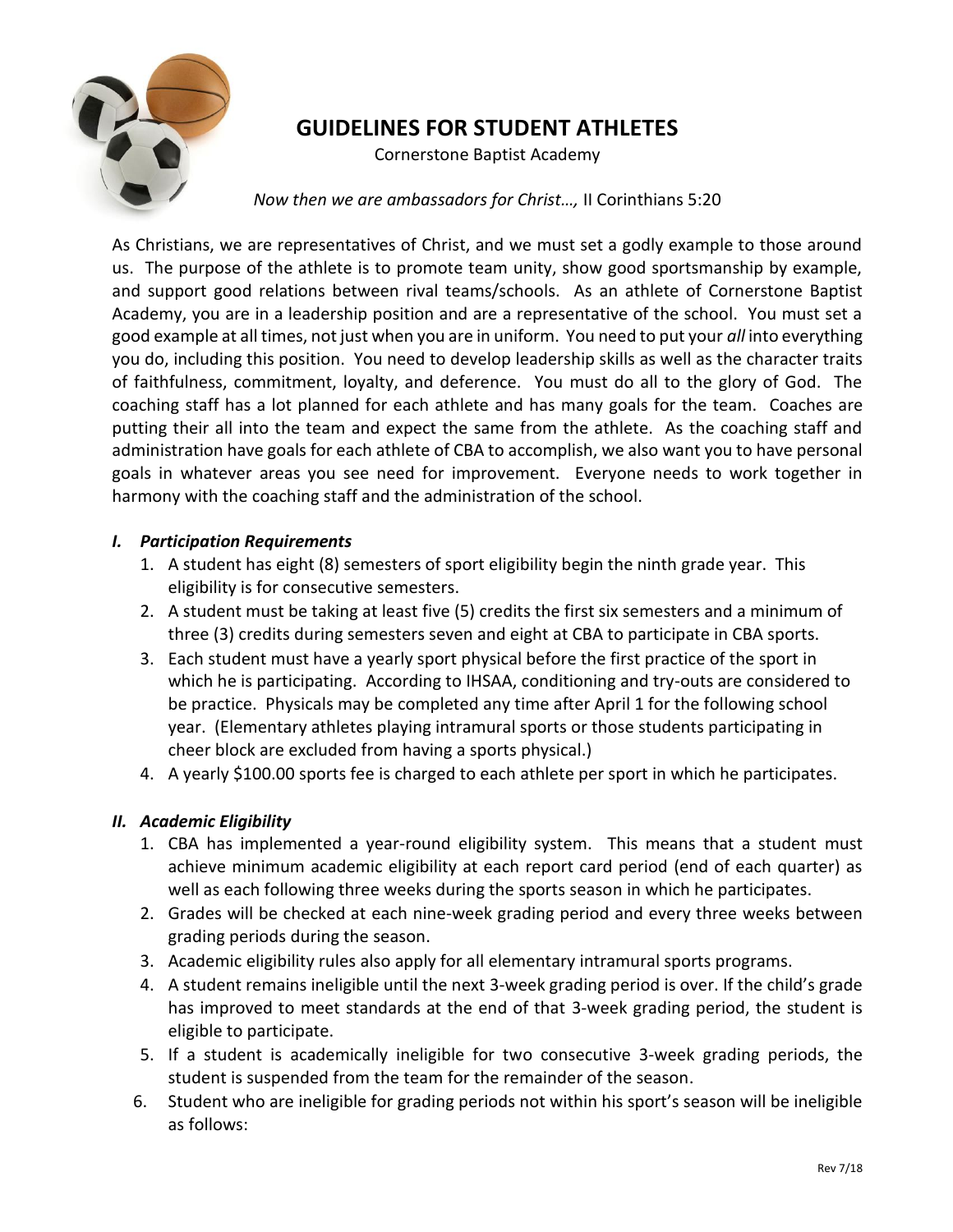- a. Soccer / Volleyball
	- 1) A student who is ineligible during the third or fourth quarters of the previous school year will be ineligible for the first two weeks of the regular season. However, the student must participate in all practices during the pre-season and during the two weeks he is ineligible.
	- 2) A student who is ineligible during both the third and fourth quarters of the previous year will be ineligible for the entire season.
- b. Basketball
	- 1) A student who is ineligible during the first or second quarters of the school year will be ineligible for the first two weeks of the regular season. However, the student must participate in all practices during the pre-season and during the time he is ineligible.
	- 2) A student who is ineligible during both the fourth quarters of the previous year and the first quarter of the current school year will be ineligible for the entire season.
- 7. Eligibility will be determined at 8:00 AM the next school day after the announced date for the check. Eligibility (for those who have been ineligible or for those who maybe become ineligible) will not affect any game on the day eligibility is determined.
	- a. The date for eligibility check cannot be change without the approval of the administration.
	- b. All students will have their eligibility checked at the same time (unless approved by the administration).
	- c. Only work due before the 8:00 AM deadline is to be used for eligibility. Work due after the 8:00 AM cutoff may not be used in calculating eligibility.

# *III. Conduct Eligibility*

- 1. If a student receives three detentions in a nine-week grading period, the athlete is suspended from the team for one week.
- 2. If a student receives five detentions in a nine-week grading period, the athlete is suspended from the team for the season.
- 3. Issues such as lying, anger, disrespect, unsportsmanlike conduct, destruction of school property, complaining, and fighting will be dealt with according to the discretion of the administration and coaches.
- 4. Major issues of misconduct by a student will be dealt with by the administration.

# *IV. Practice*

- 1. If a student is academically ineligible, the student is suspended for a 3-week period. During this period, the student must attend all practices (but cannot participate in games). If a student does not attend practices he will be dismissed from the team for the remainder of the season.
- 2. All practices are mandatory. An athlete must notify a coach ahead of time if a practice is going to be missed. These absences may or may not be excused.
- 3. Unless a student presents a doctor's note, a player must be at school no later than third hour (by 10:24 a.m.) to be able to attend practice that day.
- 4. All jewelry and hard plastic or metal hair pieces are prohibited.
- 5. Absence due to injury will be regulated by the coach.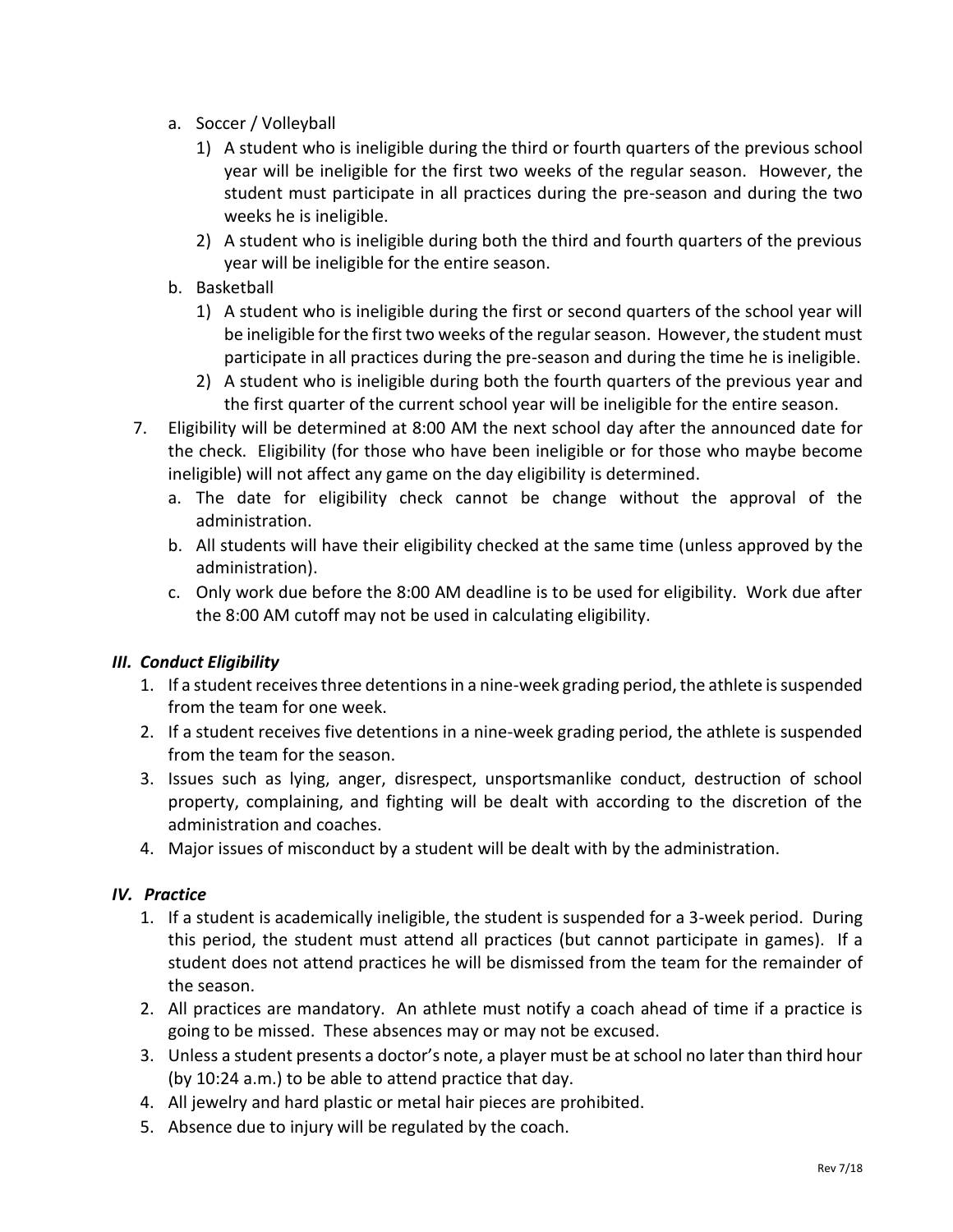- 6. Students may not run through the building after practice. Students from early practices who must wait for other students from later practices must check in to Aftercare until 5:30. At that time, they will return to the gym and sit on the bleachers to wait until practice is over. Failure to do this will result in a loss of playing time.
- 7. Students must be picked up within fifteen minutes after the close of the scheduled practice time (except as noted above). Students are to stay with their coach to wait to be picked up and not roam the school building. If a student is not picked up on time, a late pick-up fee will be applied to the parent's account. For each minute late, after the first fifteen, there will be a \$1.00 charge. After three late pickups, the athlete will be placed on a one-week suspension. The fifth late pickup will result in dismissal from the team.
- 8. Students must wear clothing that meets school standards to all practices.
	- a. Girls may wear culottes, sweatpants (full or Capri length), or basketball shorts that come below the knee. Shirts with spaghetti straps and plunging or low-cut necklines are not permitted.
	- b. Boys may wear sweatpants or basketball shorts that come below the knee.
	- c. All athletes must wear coach-approved athletic shoes.
- 9. Failure to follow these guidelines will result in a one-game suspension for the first infraction and a three-game suspension for the second infraction. A third infractions will result in dismissal from the team.
- 10. During the school day (7:00 a.m. 5:30 p.m.), if athletes are not leaving the building immediately following practices, all athletes must change into CBA-approved dress.

## *V. Games*

- 1. If an athlete is academically ineligible, the student is suspended for a three week period. During this period, the student must attend all practices but may not travel with the team to away games. For home games, the student will sit the bench during the game wearing his/her school uniform.
- 2. An athlete must notify their coach ahead of time if he will miss a game or if he will arrive at school late on a game day. Absences not reported to the coach ahead of time will not be excused.
- 3. On game days, male athletes are to wear a shirt, tie, and dress shoes to school and for travel to and from the game. Female athletes are to wear Sunday dress and dress shoes to school and for travel to and from the game (length and modesty standards will apply.) Ineligible athletes must wear their school uniform to school.
- 4. All jewelry and hard plastic/ metal hair pieces are prohibited.
- 5. Unless a student presents a doctor's note, a player must be in class on time (by the 8:00 a.m. bell). If a student is tardy, he will miss the first quarter/set of the next game. If the student is present for less than half the day, he will be ineligible to participate in the next game.
- 6. Students are not to change into their uniforms until directed by the coach.
- 7. At the conclusion of the game, the student must change back into a school uniform or coach approved sweat/warm-up long pants to leave or to watch any remaining games.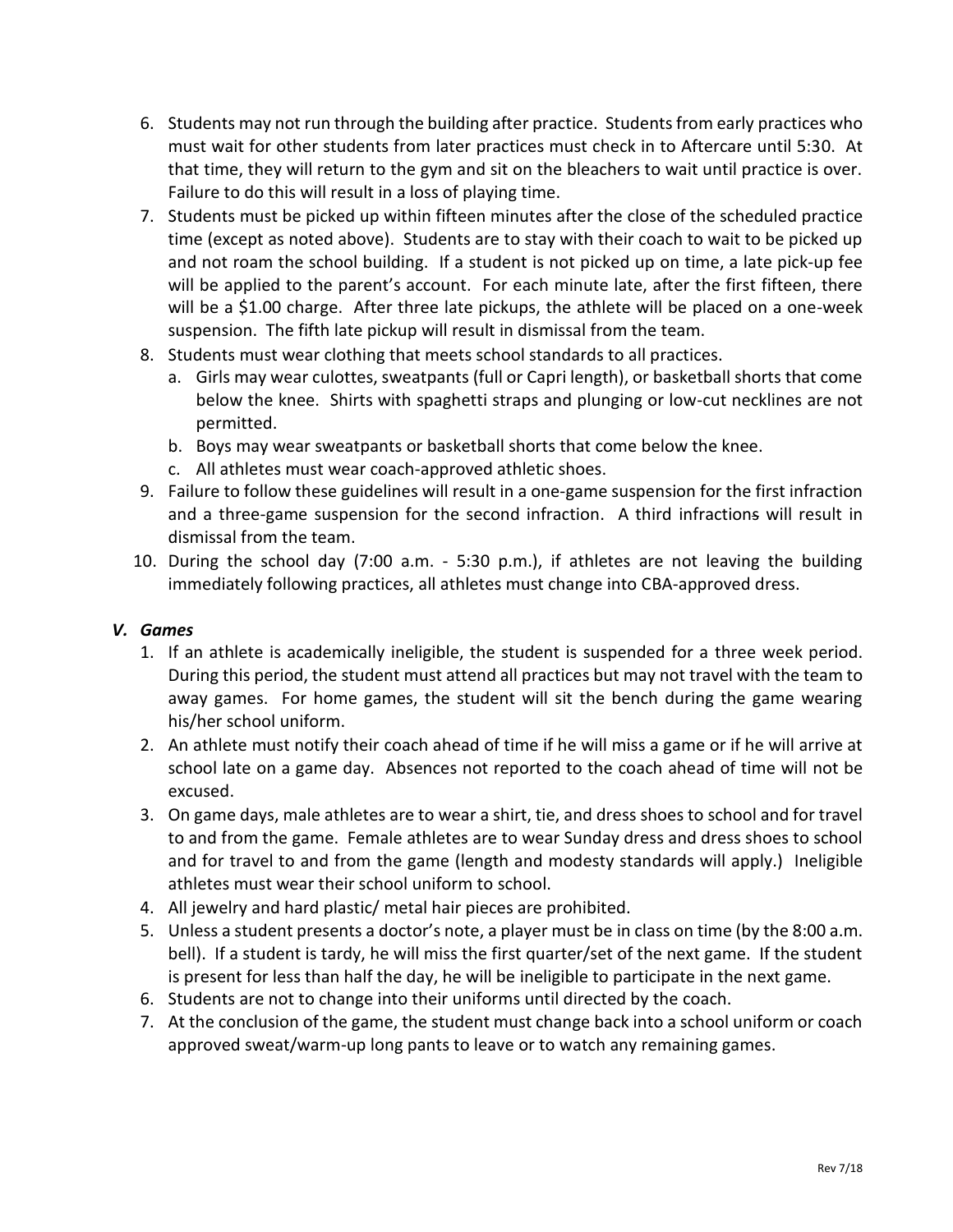#### *VI. Injury*

- 1. Injuries requiring medical attention must have an official doctor's note before being an athlete is reinstated into practices or games.
- 2. If a doctor's note prohibits a student's participation, the student must bring a doctor's release before that student is allowed to participate again.
- 3. Absences due to non-serious injury will be regulated by the coach.
- 4. If a student is injured while participating in a school-sponsored practice or game, the student's guardians are responsible for all doctor's visits.
- 5. Any injured student who does not seek medical attention will be subject to the coach's and administration's discretion as to whether or not the student is well enough to participate.
- 6. Any athlete suspected of having a concussion should be evaluated by an appropriate health care professional that day. Any athlete with a concussion must be medically cleared by an appropriate healthcare professional prior to resuming participation in any practice or competition per the National Federation of State High School Associations guidelines.

#### *VII. Bench Personnel*

- 1. Bench personnel (team manager, statisticians, etc.) must meet the same eligibility, behavior, and dress requirements as athletes. Failure to meet those requirements may result in forfeiture of that position.
- 2. If they become ineligible, they may not attend practices, travel with team, or help at games until eligible again.
- 3. The position may be forfeited if replaced by someone during the ineligibility period.

\* \* \* \* \* \* \* \* \* \* \* \* \* \* \* \*

I have completely read the Cornerstone Baptist Academy Sports Guidelines and understand the guidelines. I further understand that if the guidelines are not met, it may result in dismissal from the team.

I have read the attached information and understand the nature and risk of concussion and head injury to student athletes, including the risks of continuing to play after concussion or head injury.

| Student signature: | Date: |
|--------------------|-------|
| Parent signature:  | Date: |
| Parent signature:  | Date: |